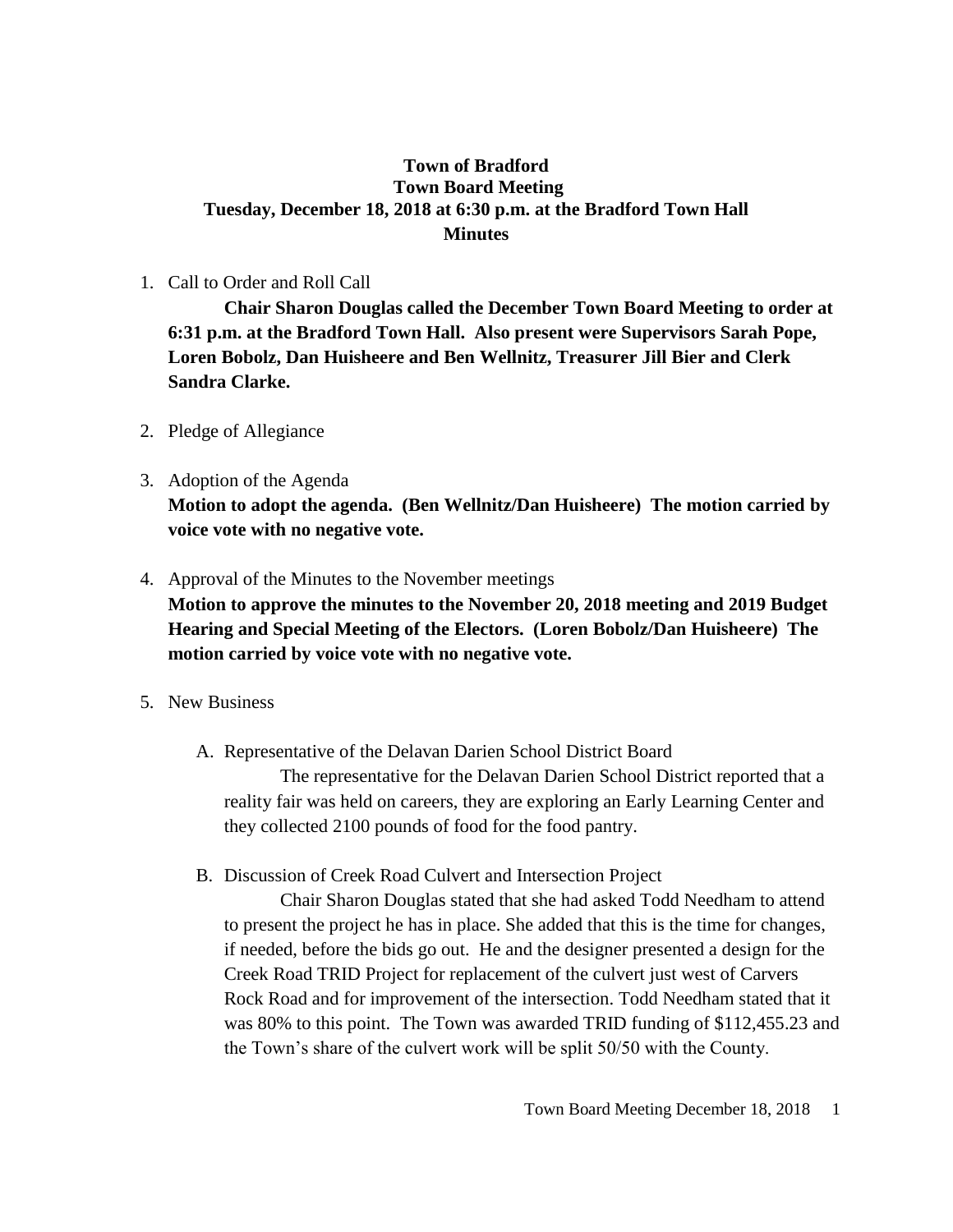The design will include an aluminum arch box culvert with side walls and will not need a guard rail. The end walls of the existing culvert are dilapidated and caving in. For the intersection they will remove, grind the asphalt, shape and repave. They plan the first advertisement for bids to be on January  $10<sup>th</sup>$  with late January for receiving the bids. Loren asked about the flooding of the intersection and Todd Needham replied that they would be raising the profile of the road some to prevent that. Ron Duffy asked about the flow of water out the south side and the island in the middle that causes the water swirl back and erode the sides. Todd Needham answered that the DNR stated that nature had created it and they could not alter it. The Board agreed on February 8<sup>th</sup> at 10:00 a.m. to open the bids at the Batterman office.

## **Motion to have Battermans send the Creek Road Culvert and Intersection Project out for bids. (Loren Bobolz/Sarah Pope) The motion carried by voice vote with no negative vote.**

C. Discussion and action on recycling and 2019 contract

Chair Sharon Douglas reported that she and Clerk Sandra Clarke had completed the phone conference evaluation of the Town recycling program. They went over the current recycling ordinance and the only changes needed were the state statue numbers which have changed and although not required by the DNR, it would help to add a requirement for all haulers to report their actual or estimated amounts to the Town for the Annual Report. The Town has always met the required amounts but one hauler has refused to report their amounts which would aid the Town. Sarah Pope reported that the current ordinance does not include a definition for glass and the DNR sample ordinance does. The current penalty fees are: first violation is \$5, the second violation is \$5 and the third and subsequent violations are \$10 each. The Board members thought the penalty fees were too low and agreed to go with the DNR penalties for violation of section 1.18 which are \$50 for a first violation, \$200 for a second violation and not more than \$2000 for a third or subsequent violation and for a violation of the ordinance, except for s. 1.18, is not less than \$10 or more than \$1000 for each violation.

**The Board agreed to have Chair Sharon Douglas have Attorney Oellerich change the Recycling Ordinance accordingly and she would bring the changed ordinance to the Board for review and adoption. After adoption the ordinance will be emailed to the DNR and copies will be sent to the haulers.**

D. Discussion of Clinton Community School District Community Collaboration Meeting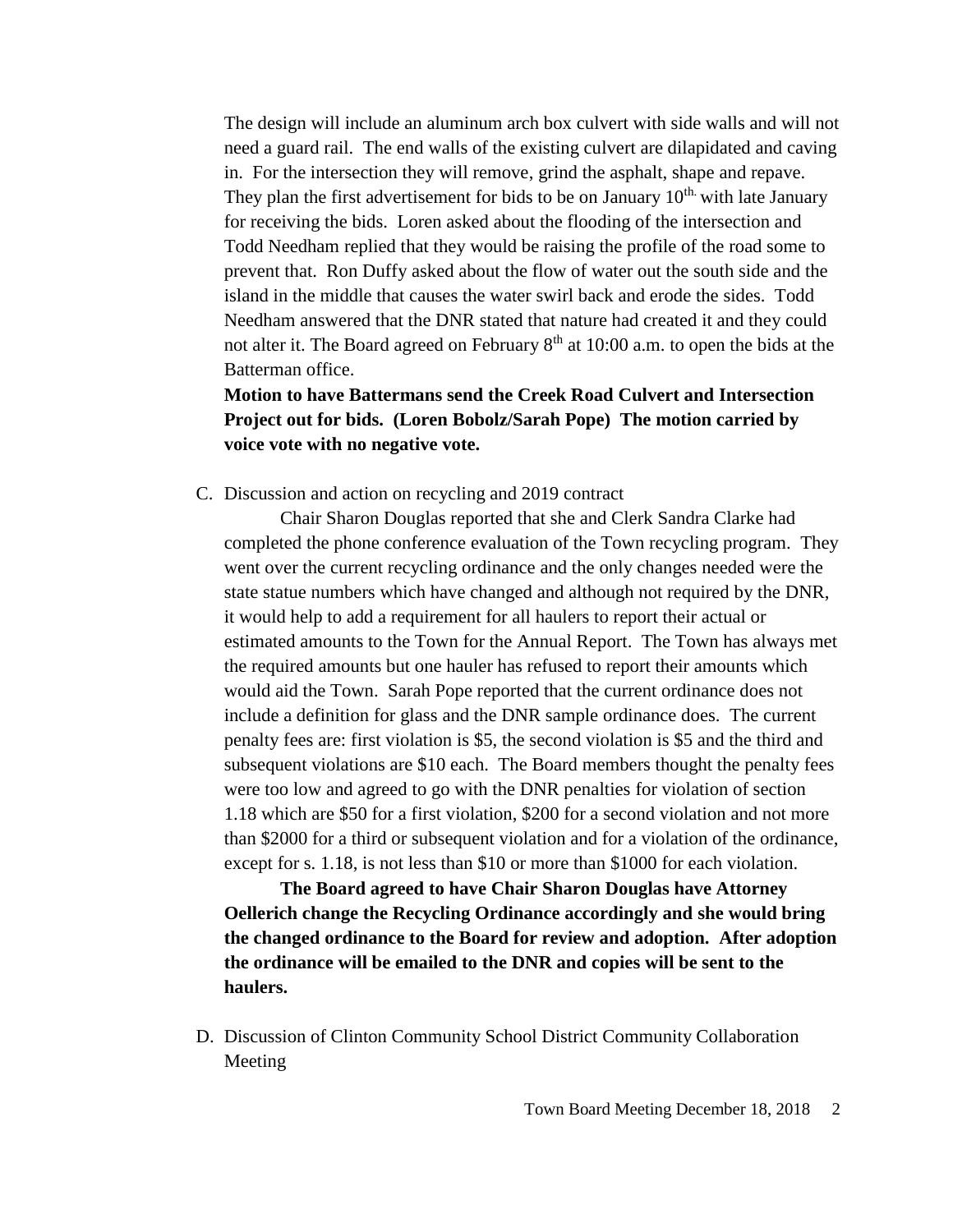**Chair Sharon Douglas will not be able to attend the meeting to be held on January 31st at 6:30 p.m. at the Clinton High School Library and Sarah Pope will attend in her place.**

- E. Discussion and action on date for Town Caucus (January  $1^{st}$  -22<sup>nd</sup>) **Motion to hold the Caucus on January 15th, 2019 at 6:30 p.m. with the Town Board meeting to follow. (Dan Huisheere/Ben Wellnitz) The motion carried by voice vote with no negative vote.**
- F. Discussion and action on report by Fire District Representative

Chair Sharon Douglas reported that Chief Wright had stated for the month of November they had 28 EMS runs, 10 Fire runs and the total to date is 390. He had added that the testing process is in place for the offices of Chief Officer, Lieutenant/Captain and 2nd Lieutenant and he will continue to hold a joint meeting for the Fire and EMS on the  $4<sup>th</sup>$  Monday of each month where he will be sharing information and updates and for them to air any concerns. Chair Sharon Douglas reported that Chief Gene Wright found insurance with a \$500.00 deductible. With this insurance the department will be saving around \$3,115.00 and the Fire District Board approved the insurance. Chief Wright had reported that three personnel had retired and there were one EMT, one Fire #1 and one Fire #1 and #2 who passed their exams. Sharon Douglas added that Chief Wright's goals were to complete the officer testing and have names ready for the Fire Board approval in January with a swearing in at the February meeting and he wants to complete the training schedule for 2019 for the Fire and EMS. Sharon Douglas reported that there will be approximately \$25,000 left over from this budget to carry over. The Fire District Board will decide what the best use of the money will be.

- G. Discussion and action on Zoning Officer Report Nothing to report.
- H. Discussion and action on Supervisors' evaluation of their sections of roads Chair Sharon Douglas thanked Ben Wellnitz for picking up the tires dumped in the Town and taking them to the recycling center.

Jill Bier reported that there is garbage dumped on the east side of Carvers Rock Road near the intersection of Highway 14. Sarah Pope reported that there were bottles dumped on O'Riley Road. Loren Bobolz reported that the shoulder is eroded on Avalon Road on the south side and the east side of Dockhorn's Hill. Chair Sharon Douglas stated that there are a lot of signs starting to tip and Wayne Douglas had fixed the sign at the intersection of Town Hall and Carvers Rock

Town Board Meeting December 18, 2018 3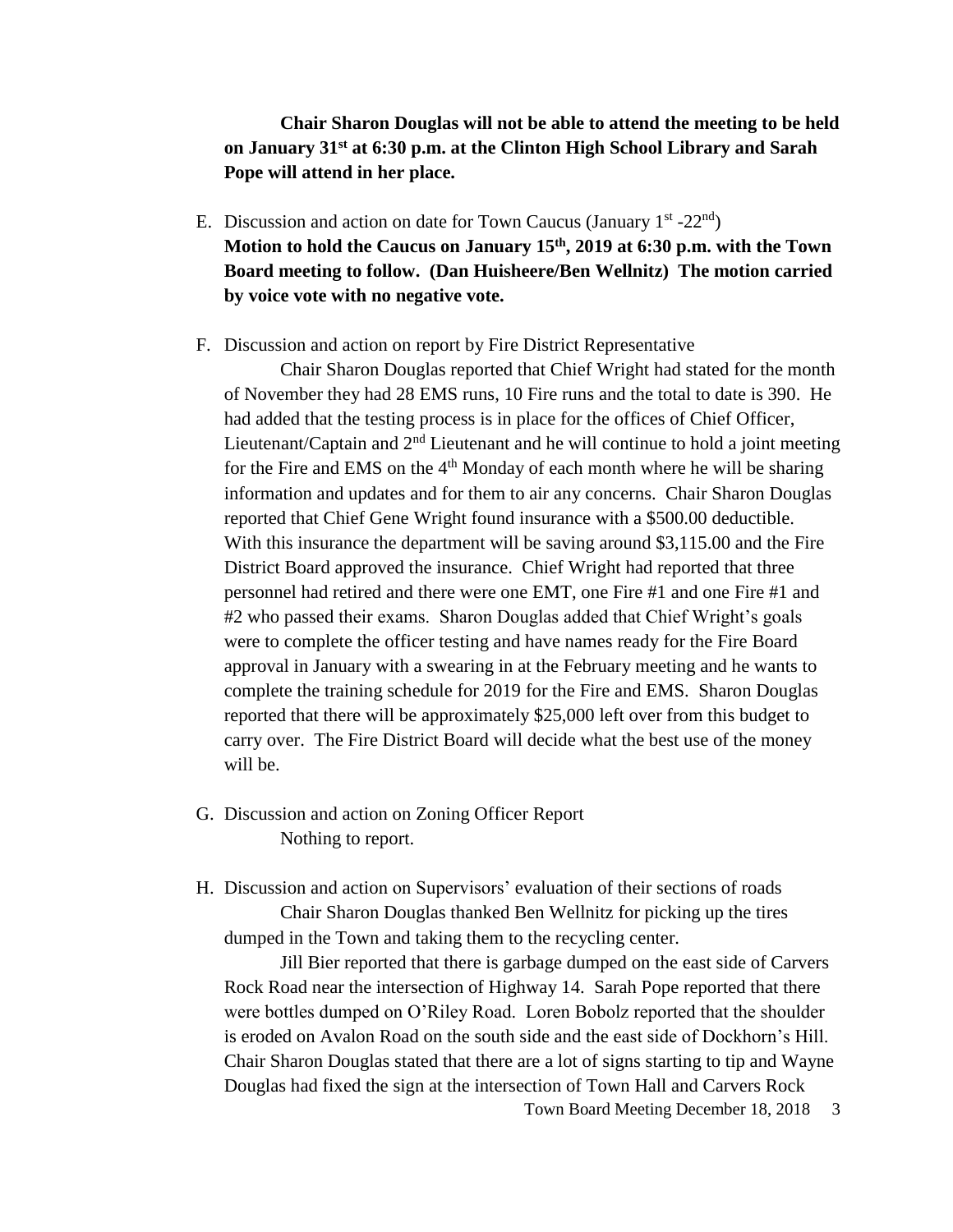Roads. She asked the board members that when they were checking their sections of roads, they make a list of signs that need repair or replacement so they can be fixed in the spring.

I. Discussion and action on roadwork, including but not limited to tree trimming, culvert repair and replacement, ditching, shouldering, maintenance including replacement of signs and posts, paver repair, pot hole filling, Creek Road and Emerald Grove Bridge Projects

Chair Sharon Douglas reported that Ron Duffy and she had spent four and a half hours filling potholes on Waite Road.

Bill Johns presented bills for the work on B-C Townline Road to be added to the January bills for payment.

Chair Sharon Douglas reported that on November 27<sup>th</sup> Ellery Schafer from Jewell Associates received confirmation from DOT engineer Zach Pearson that they may now proceed with the interim design. She added that there will be an informational meeting on January  $24<sup>th</sup>$ , 2019 from 6-7 p.m. at the Town Hall. Chair Sharon Douglas contacted Representative Amy Loudenbeck who played an important role in moving this forward. In addition to the residents the following people have been invited: representatives from Green Valley Farms, Inc., Duane and Barbara Gretschmann Trust, Wiedemer Survivors Trust, Duane Jorgenson from the County, Teri Beckman from SW Region Rails, Rock County Sheriff's Department, Clinton Fire & EMS, Zach Pearson from WisDOT and Todd Needham from Battermans.

Chair Sharon Douglas reported that the public involvement plan for the Emerald Grove Road Bridge Project was done by the engineer from MSA and has been sent to Duane Jorgenson for his signature.

The 2016-2018 Bridge Inspection Reports were received. Sharon Douglas made a list of items that need to be done in the summer and passed them out to board members.

- J. Discussion and action on Town Hall Repair Committee Report Nothing.
- K. Discussion and action on approval of Driveway Permit Applications No application received.
- L. Discussion and action on approval of Utility Permit Applications No applications received.
- 6. Citizen Participation